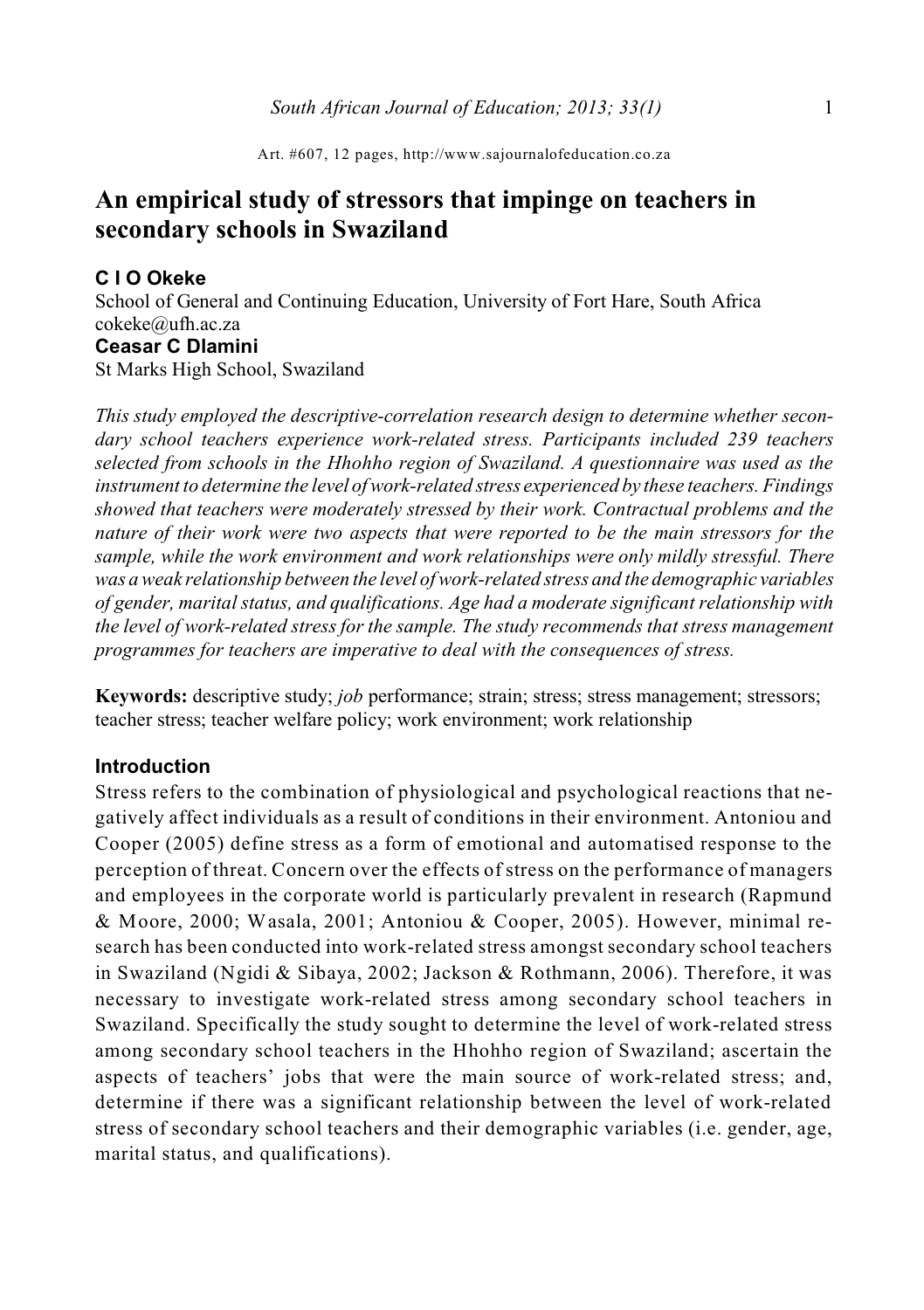### Literature review

A large number of studies show that teachers are exposed to a workload that results particularly in stress and strain (see Kenny, 1999; Jackson & Rothmann, 2006; Pienaar & Van Wyk, 2006; Milner & Khoza, 2008). According to Kenny (1999), at least onethird of teachers suffer from extreme stress and/or burnout. In a longitudinal study involving 63 Swedish teachers, Anshel and Kaissidis (1997) found relationships between stress and strain or burnout. However, the authors noted that relationships between stress and coping strategies on the one hand, as well as stress and social support, were weak. Cooper and Cartwright (1994) interviewed a total of 710 teachers from the islands of Malta and Gozo, using a 20-item Sources of Teacher Stress Inventory. Cooper and Cartwright (1994) found that students' misbehaviour and workload accounted for most of the variance of a general stress factor. In another study, Van Dick and Wagner (2001) tested the theoretical model of teacher stress on a large sample of 356 German teachers using complex structural equation modelling. The results of the study revealed that workload led to stress reactions from the teachers, whereas principal support, beliefs of self-efficacy among participants, and use of appropriate coping strategies reduced their experiences of work-related stress.

The study by Jepson and Forrest (2006) aimed to identify the role of individual contributory factors to teacher stress. Results from their study indicated that as occupational commitment increased among teachers, cases of stress decreased. In addition, it showed that significantly higher levels of 'incidences' stress were reported among the primary school teachers than those reported by their secondary school counterparts. Thus, Jepson and Forrest's (2006) study demonstrated that individual contributory factors were significant to the prediction and understanding of work-related stress experienced within the teaching profession. A cross-sectional study was conducted by Kokkinos (2007) to establish the relationship between burnout, personality characteristics and job stressors in primary school teachers from Cyprus. A sample of 447 primary teachers participated in the study and results showed that both personality and work-related stressors were associated with burnout dimensions. Neuroticism, for example, emotional outbursts such as anger, anxiety and depression were common predictors of all dimensions of burnout, although in personal accomplishment it had a different direction. Managing students' behaviour and time constraints were found by Kokkinos (2007) to systematically predict dimensions of burnout.

In an international comparative study Pithers & Soden (1998) sampled 169 Scottish and 163 Australian teachers to examine the effects of work-related stress and strain among teachers working in the vocational and further education phase in the two countries, respectively. In addition, the authors examined the personal coping resources among the participants in their study. Overall, the study found that stress and strain similarities between the two groups far outweighed the differences. For instance, there were no between-group differences in strain levels, which were found to be at 'average' levels for both groups. Nevertheless, for both groups of teachers, role overload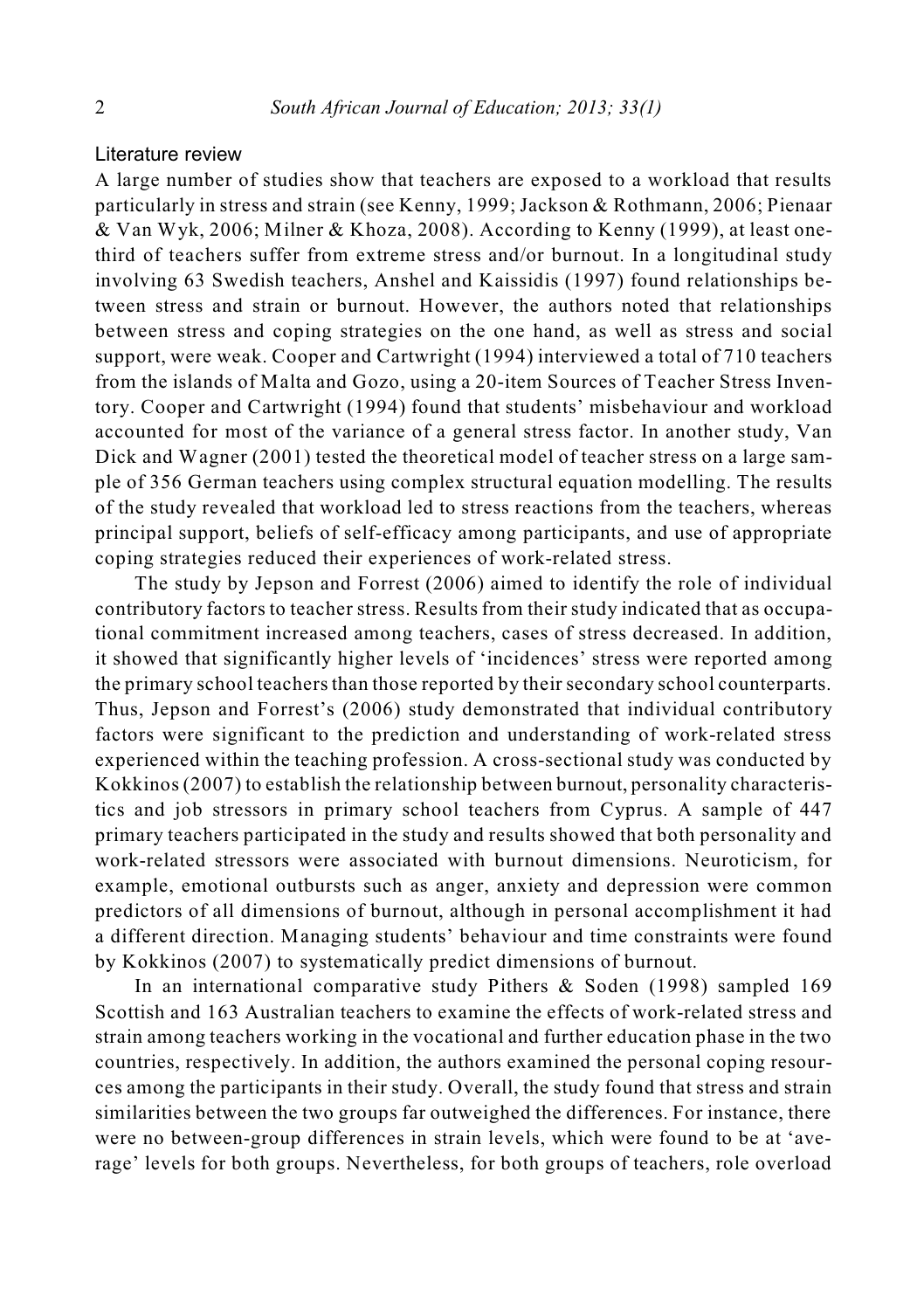appeared to be a strong source of occupational stress.

Nhundu (1999) carried out a study to establish the sources, incidence, and severity of stressful work situations among 475 teachers and 95 head teachers in Zimbabwe. The findings showed that classroom teachers rated their work more stressful than head teachers. Participatory teachers also indicated that they experienced more stress concerning working conditions, where the most stressful factor, irrespective of personal characteristics, was low salaries. On the other hand, people-related responsibilities such as dealing with parents was rated the most stressful factor among the head teachers. Furthermore, it was interesting to note that newer teachers and head teachers in that study (i.e. those with less experience) generally rated their work as more stressful than those with more teaching experience and administrative experience respectively. Despite the above-mentioned correlation between teacher stress and teacher performance at their workplace and general wellbeing, little is known about teachers in Swaziland and their experience of stress. Therefore, it was deemed necessary by these researchers to investigate work-related stress among secondary school teachers in Swaziland.

#### Person-environment (P-E) fit theory and hypotheses

Research on the P-E fit orientation suggests that the congruence between individual characteristics (e.g. needs abilities or values) and environmental characteristics (e.g. job supplies, job demands or organisational values) predict attitudes and behaviour (Adkins, Ravlin & Meglino, 1996; Cable & Judge, 1997). Sekiguchu (2004) observed that whether a good fit today will be a good fit tomorrow depends on the stability of the variables on which matches are made. Some characteristics may be more changeable. For example, personality and values are often used in conceptualising P-E fit. Although both personality and values are considered relatively stable, values are less stable than personality and susceptible to a variety of changes and the influences of new environments (Ryan & Kristof-Brown, 2003). Therefore, while fit in terms of personality similarity may be relatively stable, fit in terms of value congruence may change over time. The P-E fit theory focuses on the positive outcomes of having a close fit between a person and the environment (Ellis & Tsui, 2007).

Essentially, the P-E fit model posits that there are characteristics of organisations that have the potential to be congruent with characteristics of individuals, and that the individuals' attitudes and behaviours will be influenced by the degree of congruence or fit between individuals and organisations (Roberts & Robin, 2004). Hence, the general assumption underlying the P-E fit model is that positive attitudes and behaviours are a function of the compatibility of individuals to their environments (Lee & Antonakis, 2007). How individuals would respond to a given situation appears to be a function of the fit or congruence between that situation and their individual characteristics. Teachers appear to be caught in a complex web of personality, as well as professional responsibilities. At the extreme, it is possible that teachers in perform-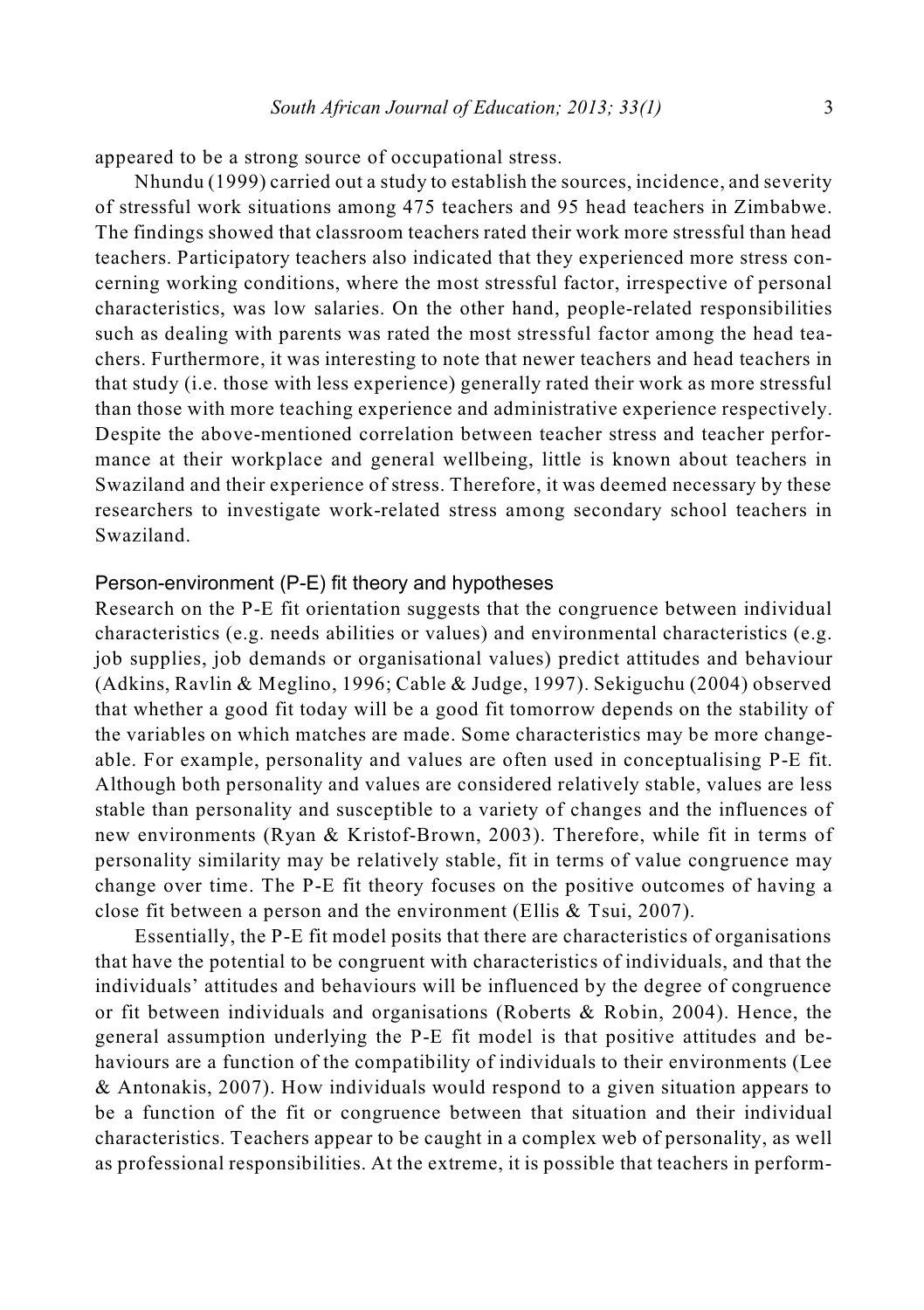ing their professional duties may be faced with the dilemma of conflicting values between personal and professional needs. A fit between the personal and professional needs of the teacher may result in positive reactions, even in the face of difficulties. However, incongruence between those needs may result in personality disequilibrium that may impact the teacher's ability to handle situations. Therefore, the researchers were of the opinion that this theoretical model would assist in describing the causes of work-related stress among secondary school teachers in the Hhohho region of Swaziland. The following hypotheses were tested:

- $H_0$ 1: There is no significant relationship between work-related stress and gender among high school teachers.
- $H<sub>0</sub>2$ : There is no significant relationship between work-related stress and age among high school teachers.
- $H<sub>0</sub>3$ : There is no significant relationship between work-related stress and marital status among high school teachers.
- $H<sub>0</sub>4$ : There is no significant relationship between work-related stress and qualification among high school teachers.

### **Methodology**

#### Design and sample

This study used the descriptive-correlation research design. A descriptive study describes data and characteristics about a population or phenomenon being studied. According to Bell (2005), descriptive research studies are non-experimental in that they deal with the relationships between non-manipulative variables in a natural rather than laboratory setting. The researchers used the design because of its capacity to describe data, whether in words, pictures, charts or tables, and whether the data analysis shows statistical relationship or is merely descriptive. The target population was all high school teachers in the Hhohho region of Swaziland. The Hhohho region has a total of 1,217 classroom teachers in 41 high schools (Central Statistics Office, 2007). A total of 239 teachers represented the sample size.

#### Data collection instrument

A modified version of the questionnaire on workplace stress developed by the Chartered Society of Physiotherapy, London [CSP] (2009) was adapted by the researchers to suit the present research situation and environment. The questionnaire instrument contained self-administered items reflecting the purposes of the present study, in accordance with their relevance to suit the local situation. The questionnaire was divided into three sections. The first section of the questionnaire on stress consisted of a 5-point Likert scale where teachers indicated their level of work-related stress where  $1 =$  not stressful,  $2 =$  mildly stressful,  $3 =$  moderately stressful,  $4 =$  very stressful,  $5 =$ extremely stressful. The second section of the questionnaire consisted of a list of 46 stressors categorised into four aspects of the teacher's job, namely, work environment, nature of the work, work relationships, and contractual. Respondents were requested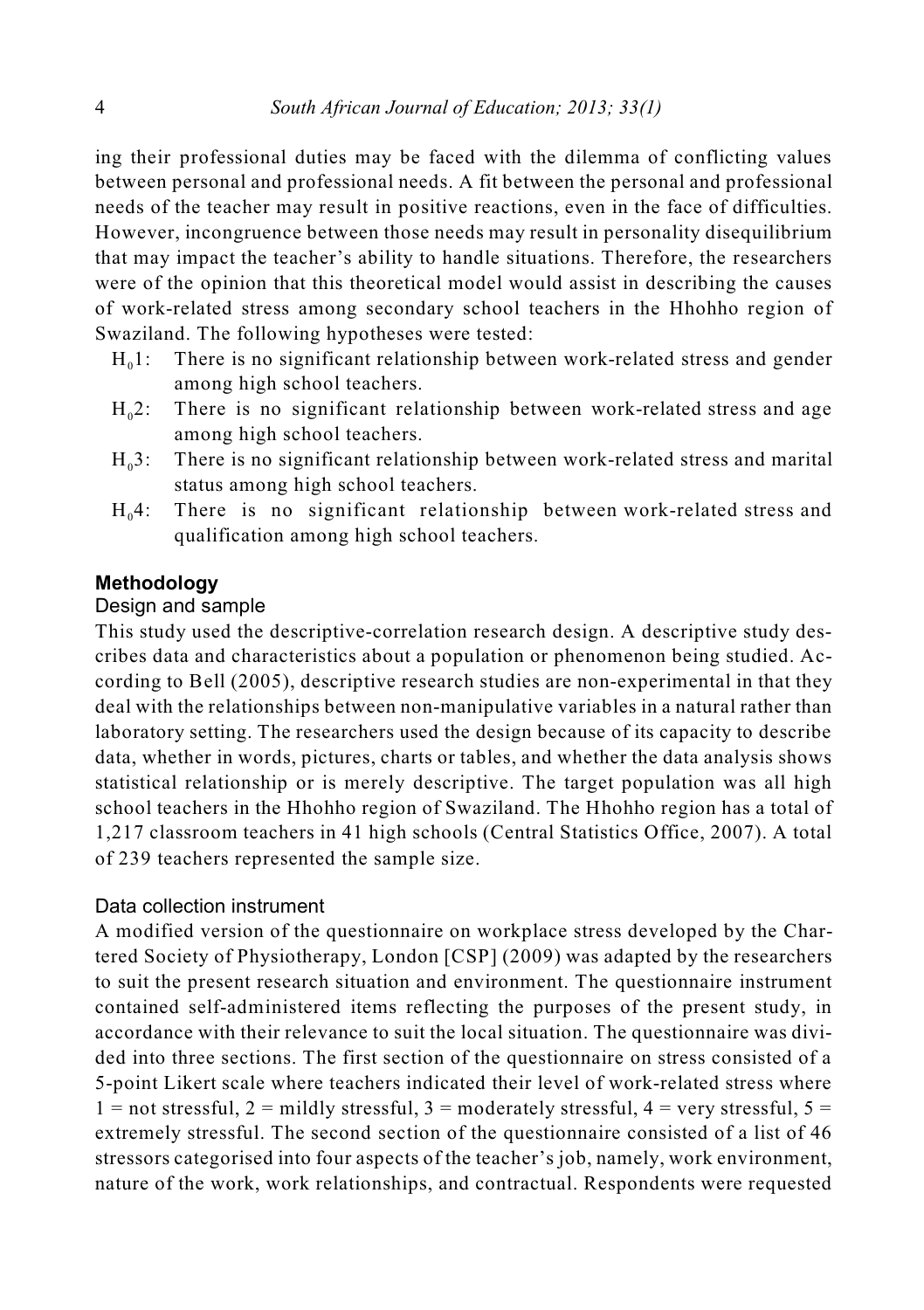to indicate the degree to which a particular statement was a source of stress at work. The Likert-type format was preferred because, according to De Vos, Strydom, Fouche & Delport (2005) this format yields equal-interval data, a fact that allows for a more powerful statistical tool to be used to test variables. The last section sought demographic data from the respondents, namely, gender, age, marital status and qualifications. The last part of this section was an open-ended question, which requested respondents to make any remarks with regard to work-related stress that they felt were not addressed by the questionnaire instrument.

### Validation of instrument

#### *Pilot testing*

Noting that the instrument was adapted and modified to suit the local setting, it was then given to experts in the Department of Educational Foundations and Management of the University of Swaziland for both face and content validity. Following the exercise, their recommendations were incorporated into the final draft of the instrument. Pilot testing was conducted in the first week of March 2010 using a sample of 30 secondary school teachers in the Manzini region of Swaziland. The purpose of the pilot study was to develop and test the adequacy of the research instrument; assess the proposed data analysis techniques to uncover potential problems; discard all unnecessary, difficult or ambiguous question items; and re-word any question/items that were not answered as expected. There was an indication that the items were clearly worded and the 30 participants did not experience any difficulty in understanding the items on the instrument. An analysis of the 52 items on the questionnaire showed correlations above 0.75 on each of the items. This was deemed to be high enough and the instrument was seen as yielding a satisfactory internal validity. To ensure instrument reliability, the researchers used Cronbach's alpha co-efficient. The reliability of the instrument was obtained at a coefficient of .85. The instrument was deemed reliable since the obtained alpha coefficient (.85) was above the acceptable .70 (De Vos et al., 2005).

#### Data collection method

The questionnaire was administered by hand to the 10 randomly selected schools. However, prior permission was sought and obtained to carry out the study from the respective principals of the selected schools. This preliminary request was to help explain the rationale of the investigation and the way it was organised. After the principals' approval of the request, the researchers personally administered the questionnaire to the sample of 239 high school teachers who took part in the study. Respondents were informed of the anonymity and confidentiality of their participation. At no stage, even after the investigation was completed would their persons or responses be revealed to their principals or their employer, the Teaching Service Commission, or the general public. The researchers waited to collect the questionnaire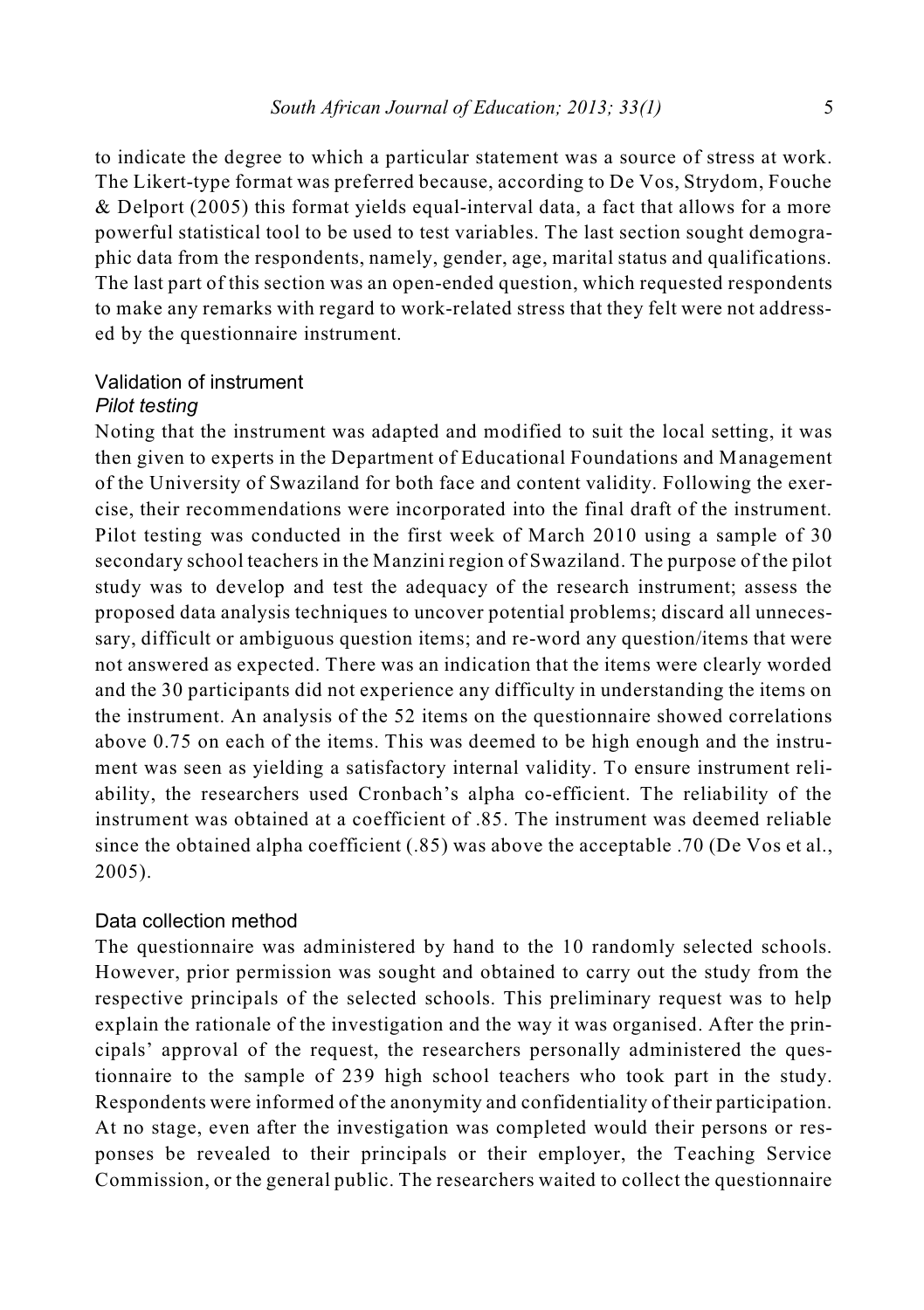from the respondents after they had completed them and by so doing we ensured that a favourable rate of return was achieved.

#### Data analysis procedure

The Statistical Package for the Social Sciences (SPSS) version 10.0 was used to compute the information regarding the level of work-related stress, work-related stressors, and the relationship between work-related stress and demographic variables of gender, age, marital status and qualifications of participating high school teachers. The collected data were analysed using the following procedures: the mean and standard deviation was obtained to determine the level of work-related stress for the sample. Means and standard deviations were obtained for all the aspects of the teachers' jobs to determine those aspects that were major sources of work-related stress. The Pearson Product Moment Correlation coefficient was used to examine the relationships between the mean score of work-related stress and demographic variables. Responses provided to the open-ended questions were reported descriptively as they were provided by the respondents.

#### **Findings and discussion**

#### Results

The results of this study provided information on the sample's level of work-related stress, job aspects that were prevalent stressors, and the relationship between the level of work-related stress and demographic characteristics of the sample.

#### Research question 1

What is the level of work-related stress among secondary school teachers in the Hhohho region of Swaziland?

Research question 1 sought to determine the level of work-related stress among secondary school teachers in the Hhohho region of Swaziland. Table 1 shows the level of work-related stress among secondary school teachers.

| school teachers $(N = 239)$  |     |   |     |
|------------------------------|-----|---|-----|
|                              |     | м |     |
| Level of work-related stress | 239 |   | .06 |

| <b>Table 1</b> Mean and standard deviation for the level of work-related stress among secondary |
|-------------------------------------------------------------------------------------------------|
| school teachers $(N = 239)$                                                                     |

The respondents rated their level of work-related stress on a 5-point Likert scale where  $1 =$  not stressful,  $2 =$  mildly stressful,  $3 =$  moderately stressful,  $4 =$  very stressful,  $5 =$  extremely stressful. The mean level of work-related stress was  $3.11$  with a standard deviation of 1.06. This means that secondary school teachers in the Hhohho region of Swaziland are moderately stressed by their jobs.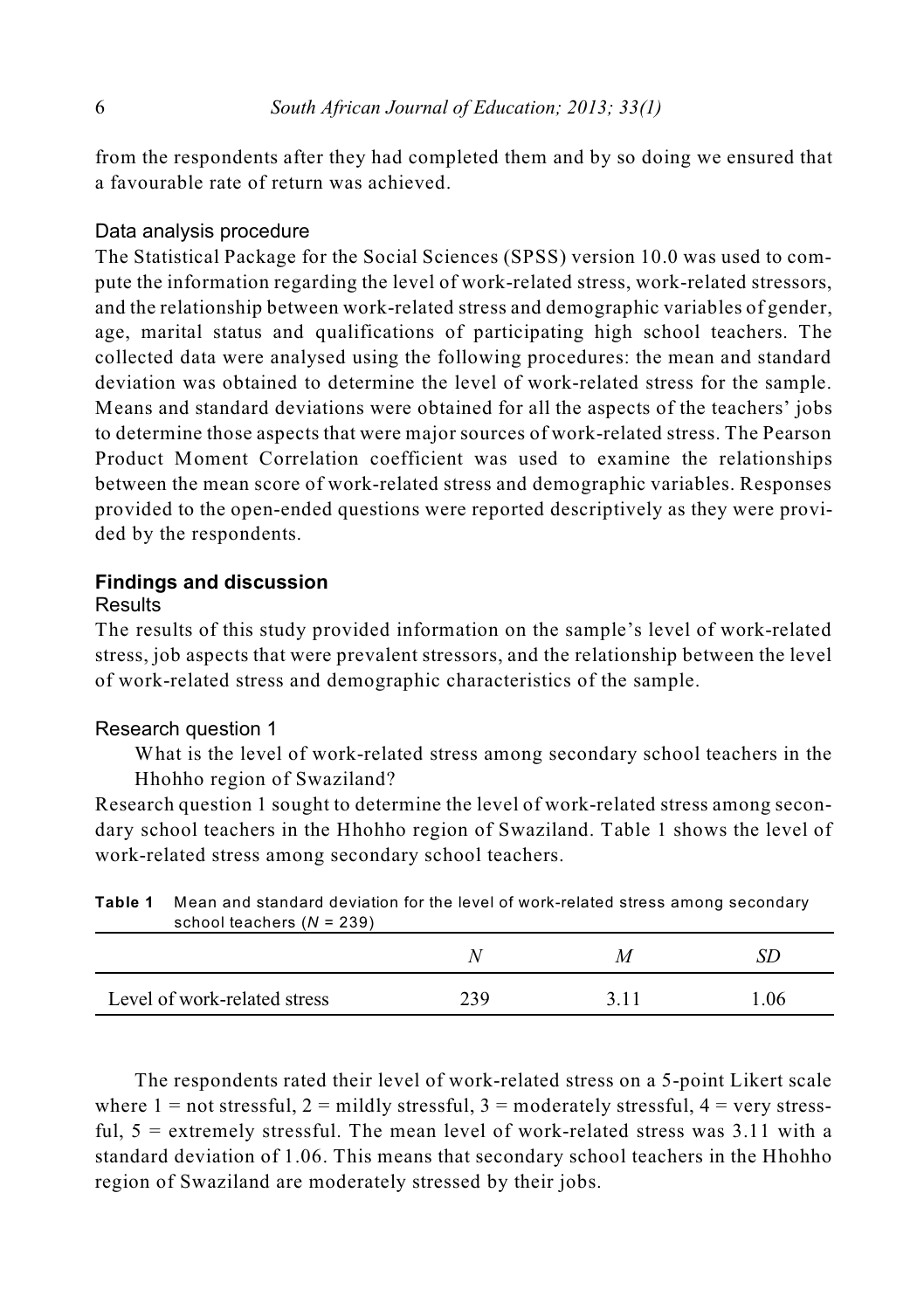#### Research question 2

Which aspects of their job are the main sources of work-related stress among secondary school teachers?

The purpose of research question 2 was to ascertain the aspects of their job that are the main sources of work-related stress among secondary school teachers participating in the study. Table 2 shows sources of work-related stress among participating teachers.

| work-related stress among high school teachers $(N = 239)$     |                      |                      |  |  |
|----------------------------------------------------------------|----------------------|----------------------|--|--|
| Job aspect                                                     | М                    | SD                   |  |  |
| Contractual problems<br>Nature of the work<br>Work environment | 3.25<br>3.16<br>2.94 | 1.35<br>1.36<br>1.36 |  |  |
| Work relationships                                             | 2.61                 | 1.27                 |  |  |

**Table 2** Means and standard deviations of aspects of their job causing work-related stress among high school teachers (*N* = 239)

Note: Ranked in descending order from prevalent to least prevalent

In Table 2 the aspects of the teachers' jobs were ranked in descending order, according to means. This was to indicate which aspects were the main sources of workrelated stress for high school teachers. The teachers reported being stressed by all four aspects relating to their work. They reported to be moderately stressed by contractual problems (3.25) and the nature of their jobs (3.16). They were mildly stressed by their work environment (2.94) and relationships in the workplace (2.61).

#### Research question 3

What is the relationship between the level of work-related stress of high school teachers and their demographic variables?

Table 3 shows the relationship between the level of work-related stress of 239 high school teachers in the Hhohho region of Swaziland and their demographic characteristics.

| variables ( $N = 239$ )                          |                          |                                     |                              |
|--------------------------------------------------|--------------------------|-------------------------------------|------------------------------|
| Variable                                         | N                        | r                                   | p                            |
| Gender<br>Age<br>Marital status<br>Oualification | 239<br>239<br>239<br>239 | $-.058$<br>$.216**$<br>.073<br>.085 | .374<br>.001<br>.262<br>.192 |

**Table 3** Correlations between work-related stress level and demographic

\*\* Correlation is significant at 0.001 level (2-tailed)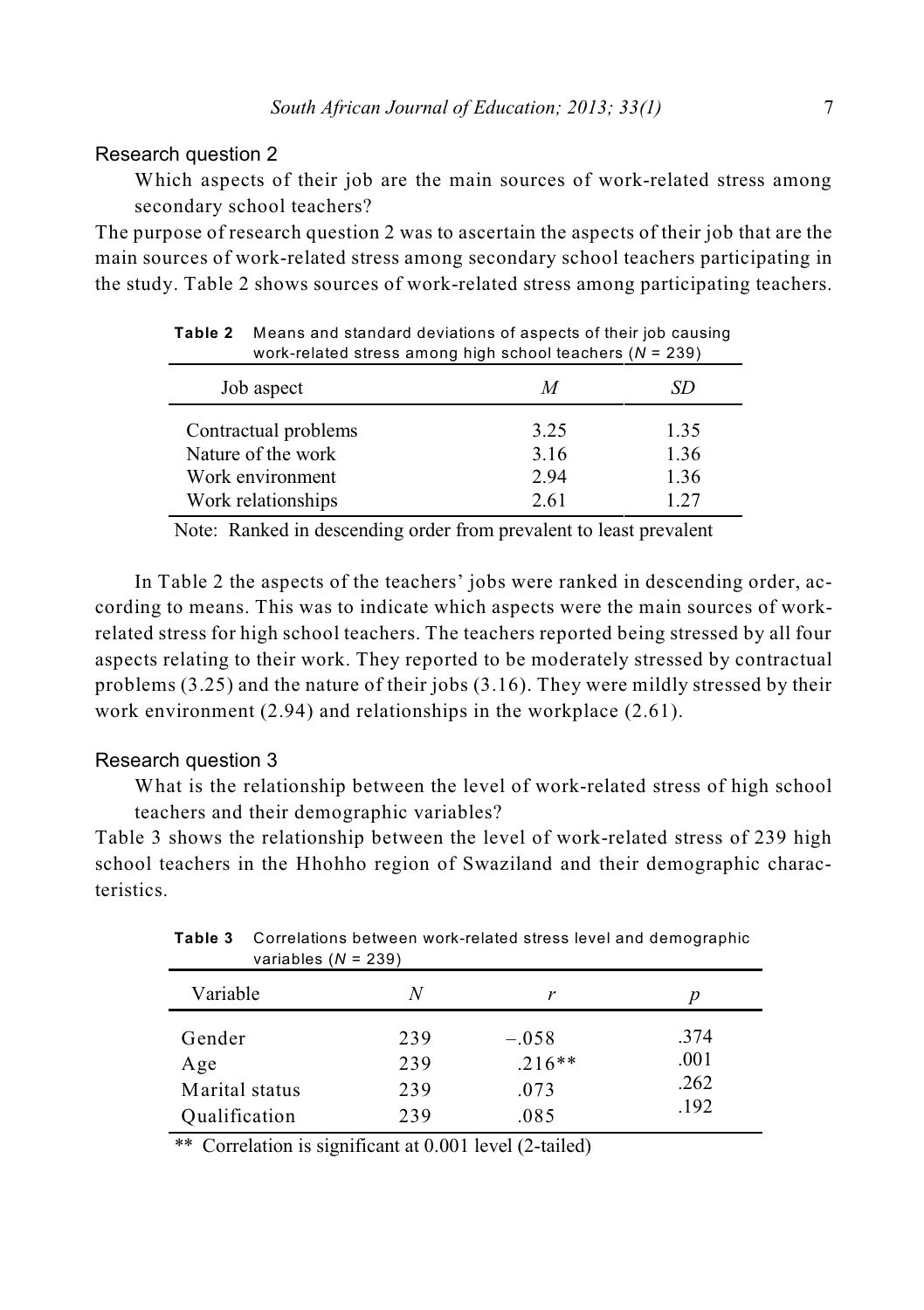### $H<sub>0</sub>1$ : There is no significant relationship between work-related stress and gender among *high school teachers*

The results showed that there was no significant relationship between work-related stress and gender among high school teachers  $(r = -0.058, p = 0.374)$ . Therefore, the null hypothesis was accepted. This was a weak relationship, as well as a negative one.

### *H02: There is no significant relationship between work-related stress and age among high school teachers*

The results showed that there was a significant relationship between work-related stress and age among high school teachers ( $r = .216$ <sup>\*\*</sup>,  $p = .001$ ). Therefore, the null hypothesis was rejected. This was a moderate and positive relationship indicating that stress levels increased with the increasing age of the respondents.

### *H03: There is no significant relationship between work-related stress and marital status among high school teachers*

The results showed that there was no significant relationship between work-related stress and marital status among high school teachers  $r = .073$ ,  $p = .262$ ). Therefore, the null hypothesis was accepted. This was a very weak relationship.

## *H04: There is no significant relationship between work-related stress and qualifications among high school teachers*

The results showed that there was no significant relationship between work-related stress and qualifications among high school teachers ( $r = .085$ ,  $p = .192$ ). The null hypothesis was therefore accepted. This was also a weak relationship.

## Ancillary findings

There were interesting relationships discovered during the analysis, although they did not meet any of the objectives of the study. These were relationships relating to the demographic characteristics, such as qualifications, age, and marital status of the sample. For instance, there was a moderate relationship between marital status and age  $(r = .454**, p = .000)$  which was significant. Qualifications correlated significantly with both age ( $r = .271$ <sup>\*\*</sup>,  $p = .000$ ) and marital status ( $r = .242$ <sup>\*\*</sup>,  $p = .000$ ). However, these relationships had significantly weak correlations with the revealed stressors on teachers.

## **Discussion**

No work environment can be completely immune to stress. There are, however, indicators evident in this study which show that some work-related aspects are more stressful than others. The level and impact of stressful work-related factors on the teaching profession has been revealed through the open questionnaire. Teachers experience stress in different ways and the level of stress is associated with aspects of the job, namely, contractual problems and the nature of the work. Judging from the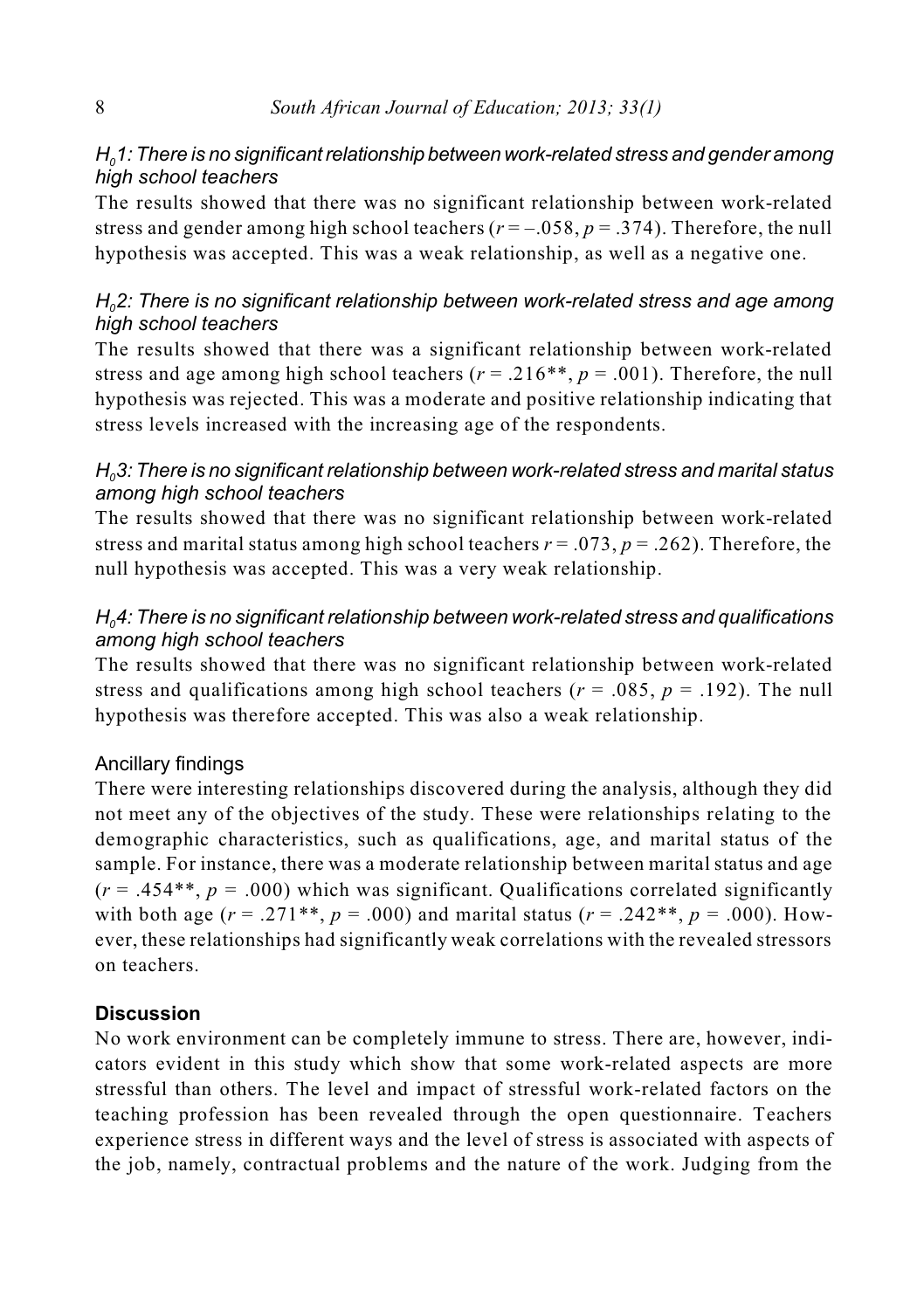responses by participating teachers in the open questionnaire one could suggest that the current economic situation in Swaziland appears to impact teachers' experiences of stress at their workplace.

The findings indicated that the first and major source of work-related stress was as a result of contractual problems. Under contractual problems there was a lack of power and influence, a threat of job losses, performance related incentives, poor pay, lack of accommodation, badly planned changes, temporary contracts, and a shortage of teachers. The threat of job losses and temporary contracts are perceived in this study to have a strong linkage in that teachers who work under contract are usually given contracts ranging from three months (one-term) to six months (two-terms). These teachers work under stress in that there is no guarantee that their contracts will be renewed once they expire. The possibility of losing their job at any time is a stressful event for these teachers. Moreover, contract teachers work without pay for many months; this poses a serious financial challenge to the teachers, which is a great source of stress. Performance related incentives, poor pay, and lack of accommodation in schools are the result of monetary problems. Particularly, accommodation for teachers appears to be a perennial problem for most schools. There is either no accommodation or very little available, forcing teachers to share houses/rooms. Responses from the participating teachers appear to suggest that these are a major source of stress for teachers in Swaziland.

The finding that curriculum changes in secondary education is a major source of stress for secondary school teachers in the Hhohho region appears to agree with those reported in South Africa and Zimbabwe (Ngidi & Sibaya, 2002; Zindi, 2002). Both Ngidi and Sibaya (2002) and Zindi (2002) maintain that it is not that teachers object to the changes themselves, but to the manner in which such changes are implemented. The curriculum transformation from the International General Certificate of Education (IGCE) to the International General Certificate of Secondary Education (IGCSE), and currently to the Swaziland General Certificate of Secondary Education (SGCSE), has come with additional challenges for the teachers. Firstly, teachers appear not to be adequately prepared in terms of training to deal with such fundamental changes in the curriculum. Secondly, the transformation within the curriculum has not been accompanied by adequate changes in facilities and other supporting resources to assist teachers in the implementation of the new changes. Therefore, most teachers lack the ability and skills to undertake the implementation of the new curriculum. As a result, it would appear that these teachers remain under constant threat of having their jobs terminated, but they also feel threatened by the new demands accompanying the changes in the curriculum. These feelings together appear to be some source of stress for the teachers.

The findings of this study, which appear consistent with those of Borg and Riding (1993), Ngidi and Sibaya (2002), and Nhundu (1999), revealed the nature of the work as the second major source of work-related stress. For instance, responses in the open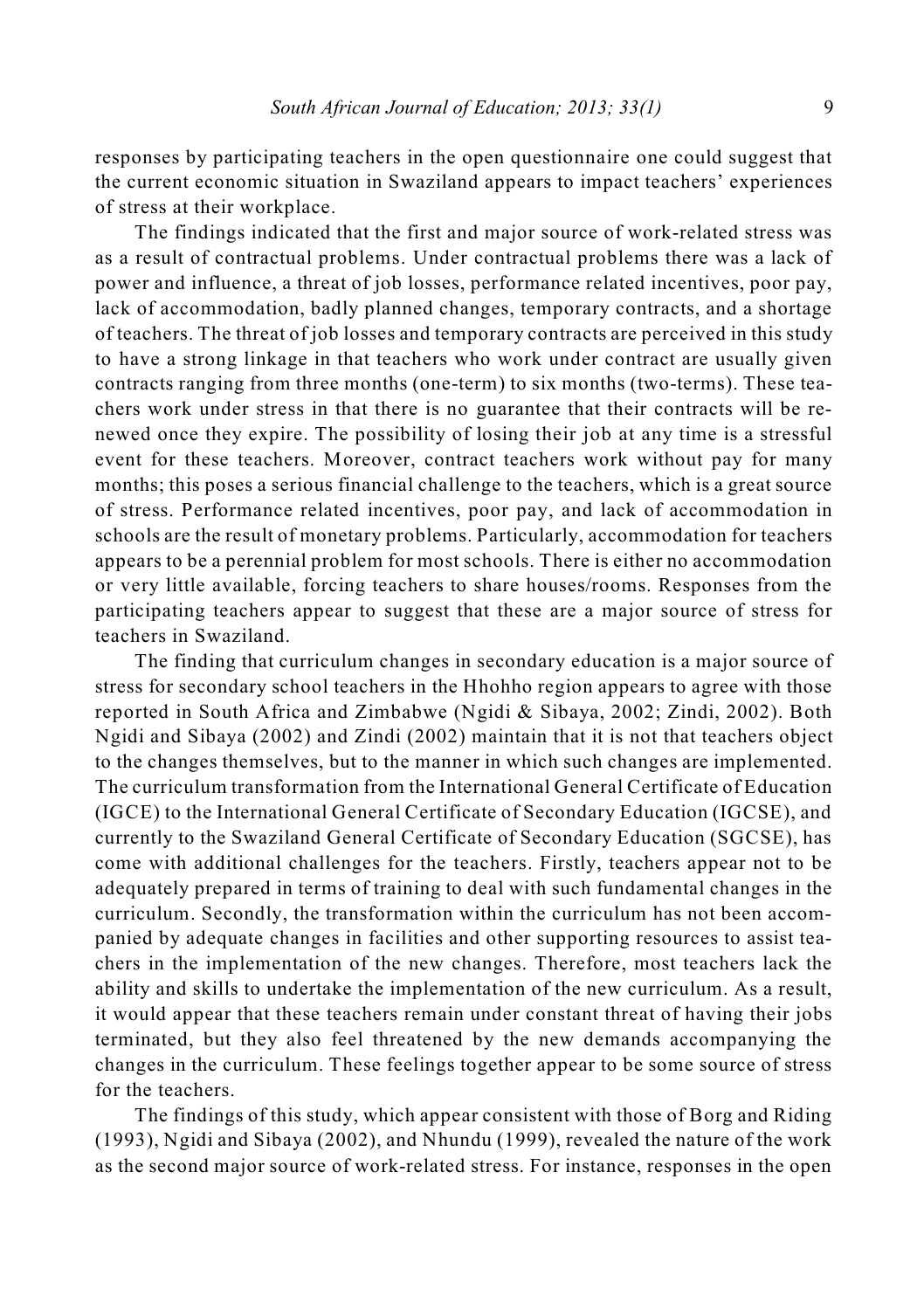questionnaire appear to suggest that teachers may experience some level of stress from work overload, time pressure and deadlines, long working hours, taking work home, unrealistic objectives, making mistakes, boring or repetitive work, and keeping students occupied. These findings concur with those of Anshel and Kaissidis (1997), Kokkinos (2007), Magagula (1994), and Pithers and Soden (1998) in reporting that teachers experience stress as a result of work overload, keeping up with time-lines, long working hours, doing school work at home, and dealing with difficult students.

An equally important revelation in the study relates to issues of gender, qualifications, experience and marital status, as well as teachers' experience in relation to poor pay and performance incentives. It was noted that regardless of the above demographic variables, teachers experience more stress from poor pay and performance incentives, which reduce the teachers' happiness in their work situation as well as their ability to perform. These findings appear consistent with those of Cooper and Cartwright (1994), and those of Santavirta, Solovieva and Theorell (2007), which reported that teachers experienced high levels of stress as a result of poor remuneration packages and fringe benefits in spite of the volume and challenging work that they do. In addition to the above, the present study provides information that is important to teaching administration and teachers' welfare. It was found that the teachers in the sample were stressed mainly by contractual problems and the nature of their work. The study also revealed that age was the only demographic characteristic that had a positive statistically significant relationship with work-related stress levels for the sample.

#### **Conclusion**

On the basis of the data presented and analysed in this study, it is obvious that teachers are stressed by their work. The study revealed contractual problems as the major stressor for teachers and this component included the lack of power and influence, threat of job losses, performance related incentives, poor pay, lack of accommodation, badly planned changes, temporary contracts, and shortage of teachers. Factors which caused the least stress for teachers came from the aspects relating to work relationships. These included "physical and sexual harassment", "my beliefs conflict with those of my school", "an unsympathetic boss", "my spouse's attitude towards my work", "work demands on my relationship with my family", "work demands on my private life", "my relationship with my colleagues", "complaints/criticism from parents or the public", "feeling undervalued", "lack of support from parents", "lawsuits from parents", and "too much supervision".

Teachers' work-related circumstances could be improved using the results of this study. To achieve this requires practical policy issues relating to teacher welfare, as well as infusing interventionist programmes within the teacher education curriculum. A good interventionist programme designed to equip teachers with some stress coping strategies would be an ideal approach. Moreover, the Ministry of Education and Training could organise workshops and invite experts in stress management to address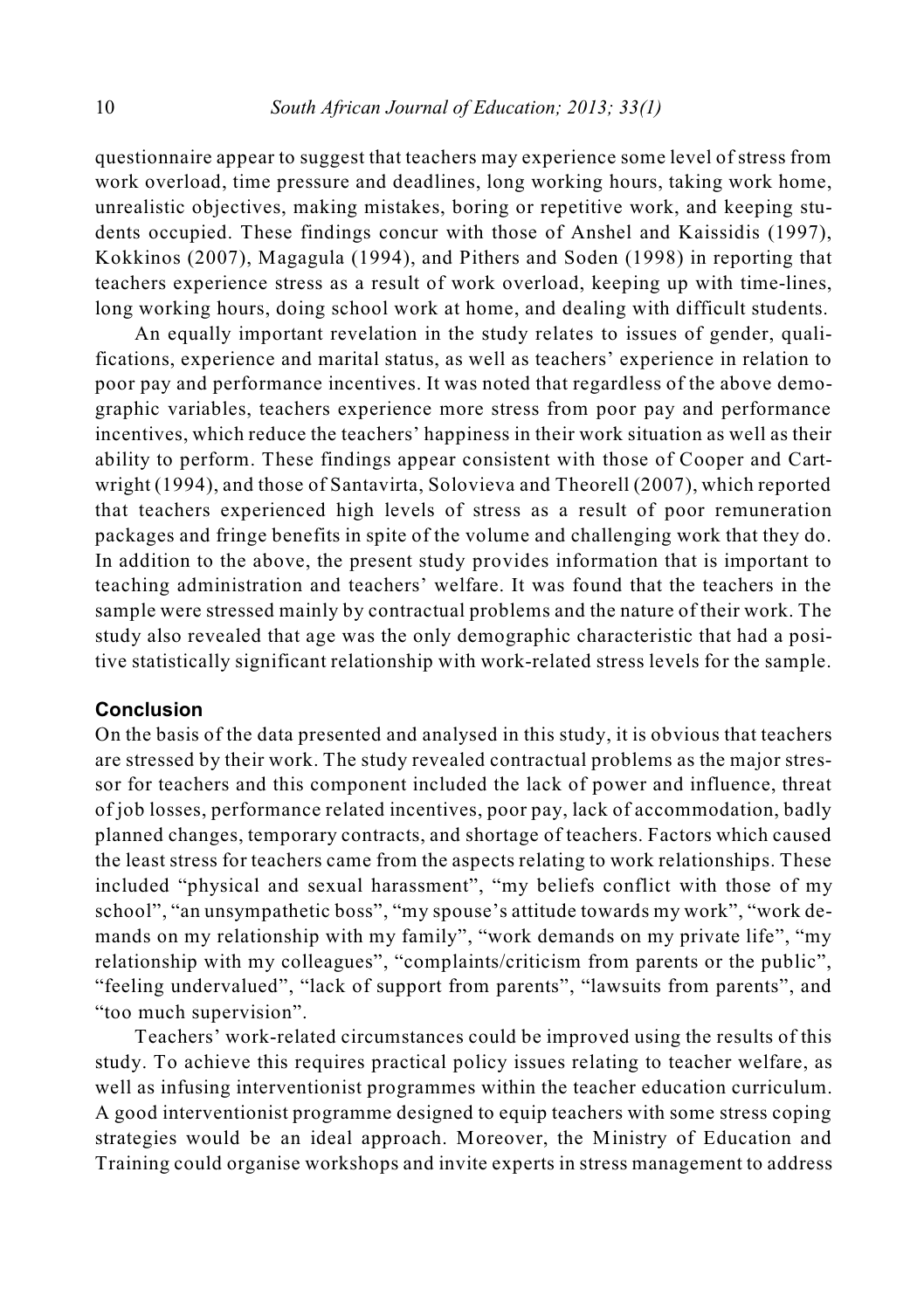teachers. But, it is equally important to state that teaching administrators need to do more to improve teachers' lives in the workplace in order to reduce stress levels. It would be advantageous for the students, the school administrators, and the parents to have less stressed teachers in schools. The major sources (contractual problems and the nature of the work) of work-related stress for teachers have implications for the Teaching Services Commission, which is the teachers' employer, and principals who are teachers' supervisors in the workplace.

The researchers acknowledge certain limitations relating to the study, which need to be emphasised. The study was restricted to secondary school teachers in the Hhohho region of Swaziland. However, the researchers would have preferred to include samples of secondary school teachers from schools in all four regions of Swaziland in order to be able to generalise findings to the entire population of secondary school teachers in Swaziland. However, due to time and financial constraints, the study was limited to investigating work-related stress among secondary school teachers in the Hhohho region of Swaziland.

#### **References**

- Adkins CL, Ravlin EC & Meglino BM 1996. Value congruence between co-workers and its relationship to work outcomes. *Group and Organization Management*, 21:439-460.
- Anshel MH & Kaissidis AN 1997. Coping style and situational appraisal as predictors of coping strategies following stressful events in sport as a function of gender and skill level. *British Journal of Psychology*, 88:263-276.
- Antoniou ASG & Cooper CL (eds) 2005. *Research companion to organizational health psychology*. Cheltenham, UK: Edward Elgar.
- Bell J 2005. *Doing your research project: A guide to first-time researchers in education, health and social science* (4th ed). New York: Open University Press.
- Borg MG & Riding RJ 1993. Teacher stress and cognitive style. *British Journal of Educational Psychology*, 63:271-286.
- Cable DM & Judge TA 1997. Interviewers' perceptions of person-organization fit and organizational selection decisions. *Journal of Applied Psychology*, 82:546-561.
- Central Statistics Office (CSO) 2007. *Education statistics*. Mbabane: Central Statistics Office.
- Chartered Society of Physiotherapy (CSP) 2009. *Health and safety information paper: Workplace stress.*Retrieved from: http://www.csp.org.uk/sites/files/csp/. Accessed 20 June 2012.
- Cooper CL & Cartwright S 1994. Health mind: Healthy organization A proactive approach to occupational stress. *Human Relations*, 47:455-578.
- De Vos AS, Strydom H, Fouche CB & Delport CSL (eds) 2005. *Research at grassroots: for the Social Sciences and Human Service Professions*(3rd ed). Pretoria: Van Schaik Publishers.
- Ellis AD & Tsui AS 2007. Survival of the fittest or the least fit? When psychology meets Ecology in organizational demography. In C Ostroff & TA Judge (eds). *Perspectives on organizational fit*. New York: Lawrence Erlbaum Associates.
- Jackson L & Rothmann S 2006. Occupational stress, organisational commitment, and ill-health of educators in the North West province. *South African Journal of Education*, 26:75-95.
- Jepson E & Forrest S 2006. Individual contributory factors in teacher stress: The role of